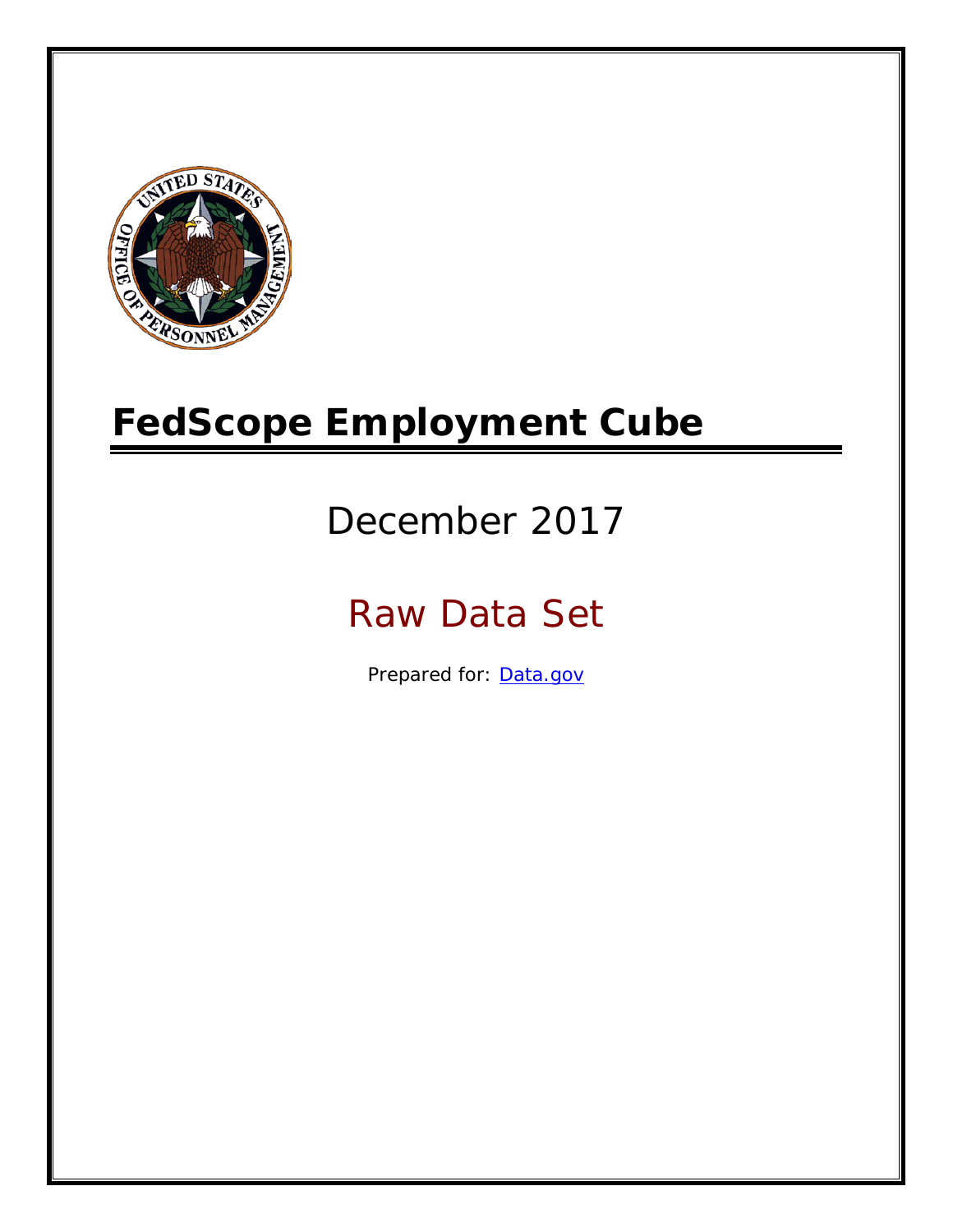

# **Table of Contents**

| 3<br>1.1<br>Purpose<br>3<br>1.2<br><b>Scope</b><br>3<br><b>RAW DATA SET FILE</b><br>3<br>2.1 FACTDATA<br>5<br><b>DIMENSION TRANSLATIONS FILES</b><br>3<br>5<br>3.1<br>Agency<br>3.2<br>Location<br>6<br>3.3<br>6<br>Age<br>$\overline{7}$<br><b>Education Level</b><br>3.4<br>8<br>3.5<br><b>General Schedule &amp; Equivalent Grade</b><br>8<br><b>Length of Service</b><br>3.6<br>9<br>3.7<br>Occupation<br>9<br><b>Occupation Category</b><br>3.8<br>10<br>Pay Plan & Grade<br>3.9<br><b>Salary Level</b><br>3.10<br>10<br>3.11 STEM Occupations<br>11<br>3.12 Supervisory Status<br>11<br>3.13 Type of Appointment<br>12<br>3.14 Work Schedule<br>12<br>3.15<br><b>Work Status</b><br>13<br>13<br>3.16 Date<br>3.17 Employment<br>14<br>3.18 Average Salary<br>14<br>3.19 Average Length of Service<br>14<br><b>DATA DEFINITIONS</b><br>15<br>4.1<br>15<br>Agency<br>4.2<br>Location<br>15<br>15<br>4.3<br>Age<br><b>Education Level</b><br>15<br>4.4<br>15<br>4.5<br><b>General Schedule &amp; Equivalent Grade</b><br><b>Length of Service</b><br>15<br>4.6<br>15<br>4.7<br>Occupation<br>15<br>4.8<br><b>Occupation Category</b><br>4.9<br>Pay Plan & Grade<br>16<br>4.10<br><b>Salary Level</b><br>16<br>4.11<br>16<br><b>STEM Occupations</b><br><b>Supervisory Status</b><br>16<br>4.12<br>16<br>4.13<br><b>Type of Appointment</b> | $\mathbf{1}$   | <b>OVERVIEW</b>      | 3  |
|-----------------------------------------------------------------------------------------------------------------------------------------------------------------------------------------------------------------------------------------------------------------------------------------------------------------------------------------------------------------------------------------------------------------------------------------------------------------------------------------------------------------------------------------------------------------------------------------------------------------------------------------------------------------------------------------------------------------------------------------------------------------------------------------------------------------------------------------------------------------------------------------------------------------------------------------------------------------------------------------------------------------------------------------------------------------------------------------------------------------------------------------------------------------------------------------------------------------------------------------------------------------------------------------------------------------------------------------------|----------------|----------------------|----|
|                                                                                                                                                                                                                                                                                                                                                                                                                                                                                                                                                                                                                                                                                                                                                                                                                                                                                                                                                                                                                                                                                                                                                                                                                                                                                                                                               |                |                      |    |
|                                                                                                                                                                                                                                                                                                                                                                                                                                                                                                                                                                                                                                                                                                                                                                                                                                                                                                                                                                                                                                                                                                                                                                                                                                                                                                                                               |                |                      |    |
|                                                                                                                                                                                                                                                                                                                                                                                                                                                                                                                                                                                                                                                                                                                                                                                                                                                                                                                                                                                                                                                                                                                                                                                                                                                                                                                                               | $\overline{2}$ |                      |    |
|                                                                                                                                                                                                                                                                                                                                                                                                                                                                                                                                                                                                                                                                                                                                                                                                                                                                                                                                                                                                                                                                                                                                                                                                                                                                                                                                               |                |                      |    |
|                                                                                                                                                                                                                                                                                                                                                                                                                                                                                                                                                                                                                                                                                                                                                                                                                                                                                                                                                                                                                                                                                                                                                                                                                                                                                                                                               |                |                      |    |
|                                                                                                                                                                                                                                                                                                                                                                                                                                                                                                                                                                                                                                                                                                                                                                                                                                                                                                                                                                                                                                                                                                                                                                                                                                                                                                                                               |                |                      |    |
|                                                                                                                                                                                                                                                                                                                                                                                                                                                                                                                                                                                                                                                                                                                                                                                                                                                                                                                                                                                                                                                                                                                                                                                                                                                                                                                                               |                |                      |    |
|                                                                                                                                                                                                                                                                                                                                                                                                                                                                                                                                                                                                                                                                                                                                                                                                                                                                                                                                                                                                                                                                                                                                                                                                                                                                                                                                               |                |                      |    |
|                                                                                                                                                                                                                                                                                                                                                                                                                                                                                                                                                                                                                                                                                                                                                                                                                                                                                                                                                                                                                                                                                                                                                                                                                                                                                                                                               |                |                      |    |
|                                                                                                                                                                                                                                                                                                                                                                                                                                                                                                                                                                                                                                                                                                                                                                                                                                                                                                                                                                                                                                                                                                                                                                                                                                                                                                                                               |                |                      |    |
|                                                                                                                                                                                                                                                                                                                                                                                                                                                                                                                                                                                                                                                                                                                                                                                                                                                                                                                                                                                                                                                                                                                                                                                                                                                                                                                                               |                |                      |    |
|                                                                                                                                                                                                                                                                                                                                                                                                                                                                                                                                                                                                                                                                                                                                                                                                                                                                                                                                                                                                                                                                                                                                                                                                                                                                                                                                               |                |                      |    |
|                                                                                                                                                                                                                                                                                                                                                                                                                                                                                                                                                                                                                                                                                                                                                                                                                                                                                                                                                                                                                                                                                                                                                                                                                                                                                                                                               |                |                      |    |
|                                                                                                                                                                                                                                                                                                                                                                                                                                                                                                                                                                                                                                                                                                                                                                                                                                                                                                                                                                                                                                                                                                                                                                                                                                                                                                                                               |                |                      |    |
|                                                                                                                                                                                                                                                                                                                                                                                                                                                                                                                                                                                                                                                                                                                                                                                                                                                                                                                                                                                                                                                                                                                                                                                                                                                                                                                                               |                |                      |    |
|                                                                                                                                                                                                                                                                                                                                                                                                                                                                                                                                                                                                                                                                                                                                                                                                                                                                                                                                                                                                                                                                                                                                                                                                                                                                                                                                               |                |                      |    |
|                                                                                                                                                                                                                                                                                                                                                                                                                                                                                                                                                                                                                                                                                                                                                                                                                                                                                                                                                                                                                                                                                                                                                                                                                                                                                                                                               |                |                      |    |
|                                                                                                                                                                                                                                                                                                                                                                                                                                                                                                                                                                                                                                                                                                                                                                                                                                                                                                                                                                                                                                                                                                                                                                                                                                                                                                                                               |                |                      |    |
|                                                                                                                                                                                                                                                                                                                                                                                                                                                                                                                                                                                                                                                                                                                                                                                                                                                                                                                                                                                                                                                                                                                                                                                                                                                                                                                                               |                |                      |    |
|                                                                                                                                                                                                                                                                                                                                                                                                                                                                                                                                                                                                                                                                                                                                                                                                                                                                                                                                                                                                                                                                                                                                                                                                                                                                                                                                               |                |                      |    |
|                                                                                                                                                                                                                                                                                                                                                                                                                                                                                                                                                                                                                                                                                                                                                                                                                                                                                                                                                                                                                                                                                                                                                                                                                                                                                                                                               |                |                      |    |
|                                                                                                                                                                                                                                                                                                                                                                                                                                                                                                                                                                                                                                                                                                                                                                                                                                                                                                                                                                                                                                                                                                                                                                                                                                                                                                                                               |                |                      |    |
|                                                                                                                                                                                                                                                                                                                                                                                                                                                                                                                                                                                                                                                                                                                                                                                                                                                                                                                                                                                                                                                                                                                                                                                                                                                                                                                                               |                |                      |    |
|                                                                                                                                                                                                                                                                                                                                                                                                                                                                                                                                                                                                                                                                                                                                                                                                                                                                                                                                                                                                                                                                                                                                                                                                                                                                                                                                               |                |                      |    |
|                                                                                                                                                                                                                                                                                                                                                                                                                                                                                                                                                                                                                                                                                                                                                                                                                                                                                                                                                                                                                                                                                                                                                                                                                                                                                                                                               | 4              |                      |    |
|                                                                                                                                                                                                                                                                                                                                                                                                                                                                                                                                                                                                                                                                                                                                                                                                                                                                                                                                                                                                                                                                                                                                                                                                                                                                                                                                               |                |                      |    |
|                                                                                                                                                                                                                                                                                                                                                                                                                                                                                                                                                                                                                                                                                                                                                                                                                                                                                                                                                                                                                                                                                                                                                                                                                                                                                                                                               |                |                      |    |
|                                                                                                                                                                                                                                                                                                                                                                                                                                                                                                                                                                                                                                                                                                                                                                                                                                                                                                                                                                                                                                                                                                                                                                                                                                                                                                                                               |                |                      |    |
|                                                                                                                                                                                                                                                                                                                                                                                                                                                                                                                                                                                                                                                                                                                                                                                                                                                                                                                                                                                                                                                                                                                                                                                                                                                                                                                                               |                |                      |    |
|                                                                                                                                                                                                                                                                                                                                                                                                                                                                                                                                                                                                                                                                                                                                                                                                                                                                                                                                                                                                                                                                                                                                                                                                                                                                                                                                               |                |                      |    |
|                                                                                                                                                                                                                                                                                                                                                                                                                                                                                                                                                                                                                                                                                                                                                                                                                                                                                                                                                                                                                                                                                                                                                                                                                                                                                                                                               |                |                      |    |
|                                                                                                                                                                                                                                                                                                                                                                                                                                                                                                                                                                                                                                                                                                                                                                                                                                                                                                                                                                                                                                                                                                                                                                                                                                                                                                                                               |                |                      |    |
|                                                                                                                                                                                                                                                                                                                                                                                                                                                                                                                                                                                                                                                                                                                                                                                                                                                                                                                                                                                                                                                                                                                                                                                                                                                                                                                                               |                |                      |    |
|                                                                                                                                                                                                                                                                                                                                                                                                                                                                                                                                                                                                                                                                                                                                                                                                                                                                                                                                                                                                                                                                                                                                                                                                                                                                                                                                               |                |                      |    |
|                                                                                                                                                                                                                                                                                                                                                                                                                                                                                                                                                                                                                                                                                                                                                                                                                                                                                                                                                                                                                                                                                                                                                                                                                                                                                                                                               |                |                      |    |
|                                                                                                                                                                                                                                                                                                                                                                                                                                                                                                                                                                                                                                                                                                                                                                                                                                                                                                                                                                                                                                                                                                                                                                                                                                                                                                                                               |                |                      |    |
|                                                                                                                                                                                                                                                                                                                                                                                                                                                                                                                                                                                                                                                                                                                                                                                                                                                                                                                                                                                                                                                                                                                                                                                                                                                                                                                                               |                |                      |    |
|                                                                                                                                                                                                                                                                                                                                                                                                                                                                                                                                                                                                                                                                                                                                                                                                                                                                                                                                                                                                                                                                                                                                                                                                                                                                                                                                               |                |                      |    |
|                                                                                                                                                                                                                                                                                                                                                                                                                                                                                                                                                                                                                                                                                                                                                                                                                                                                                                                                                                                                                                                                                                                                                                                                                                                                                                                                               | 4.14           | <b>Work Schedule</b> | 16 |

Source: FedScope [\(https://www.fedscope.opm.gov/\)](https://www.fedscope.opm.gov/) 1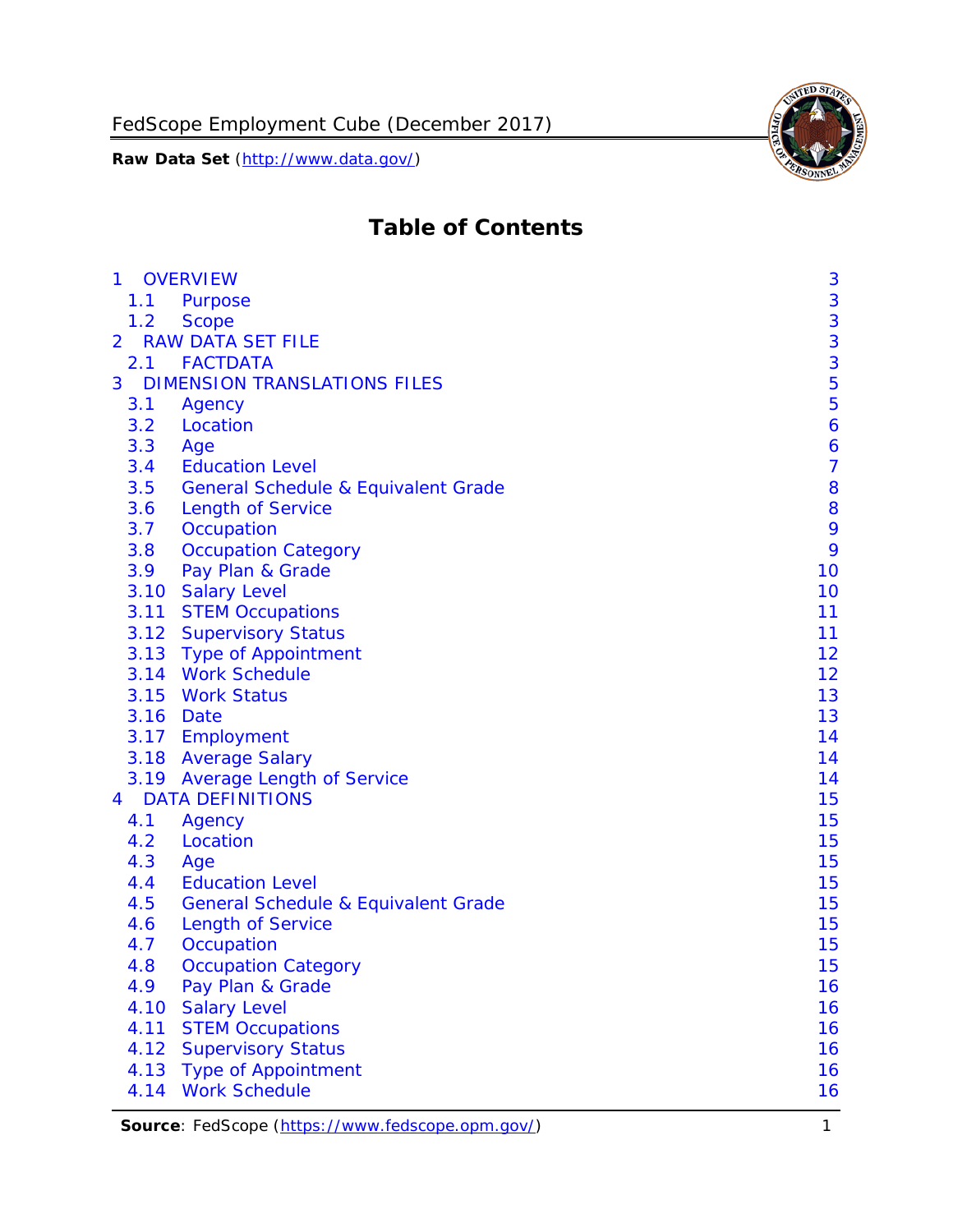FedScope Employment Cube (December 2017)

**Raw Data Set** (http://www.data.gov/)

|               | 4.15 Work Status                                    | 16. |
|---------------|-----------------------------------------------------|-----|
|               | 4.16 Date                                           | 16  |
|               | 4.17 Employment                                     | 17  |
|               | 4.18 Average Salary                                 | 17  |
|               | 4.19 Average Length of Service                      | 17  |
| 5 APPENDIX    |                                                     | 18  |
| 5.1           | SAS Program to Read Raw Data Sets for Data Analysis | 18  |
| $5.2^{\circ}$ | <b>FedScope General Public Web Site</b>             | 18  |
|               |                                                     |     |

# **Listing of Tables**

| Table 2.1: FACTDATA.TXT Record Layout   | 4  |
|-----------------------------------------|----|
| Table 3.1: DTagy.txt Record Layout      | 5  |
| Table 3.2: DTloc.txt Record Layout      | 6  |
| Table 3.3: DTagelvl.txt Record Layout   | 6  |
| Table 3.4: DTedlvl.txt Record Layout    | 7  |
| Table 3.5: DTgsegrd.txt Record Layout   | 8  |
| Table 3.6: DTloslvl.txt Record Layout   | 8  |
| Table 3.7: DTocc.txt Record Layout      | 9  |
| Table 3.8: DTpatco.txt Record Layout    | 9  |
| Table 3.9: DTppgrd.txt Record Layout    | 10 |
| Table 3.10: DTsallvl.txt Record Layout  | 10 |
| Table 3.11: DTstemocc.txt Record Layout | 11 |
| Table 3.12: DTsuper.txt Record Layout   | 11 |
| Table 3.13: DTtoa.txt Record Layout     | 12 |
| Table 3.14: DTwrksch.txt Record Layout  | 12 |
| Table 3.15: DTwkstat.txt Record Layout  | 13 |
| Table 3.16: DTdate.txt Record Layout    | 13 |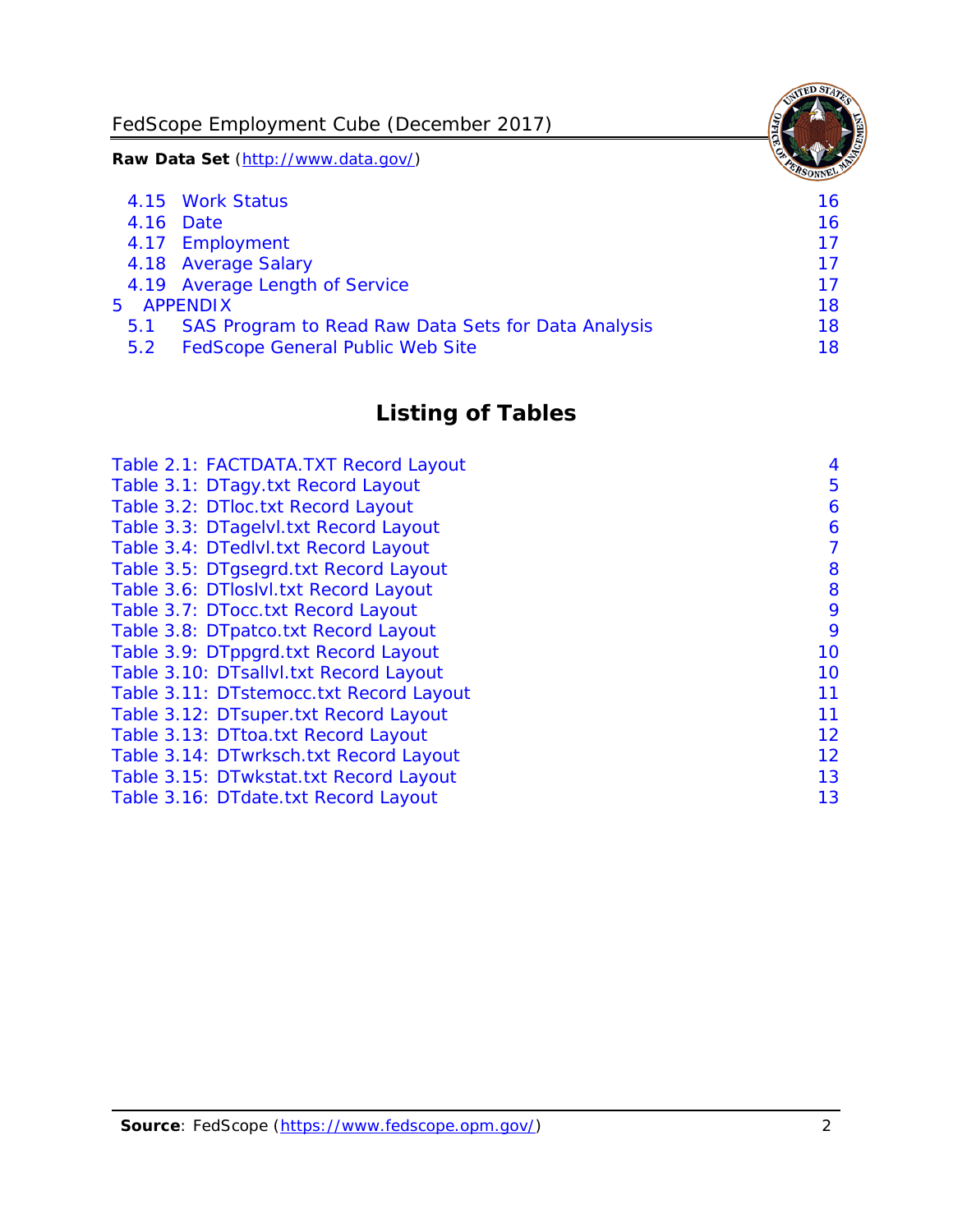

# <span id="page-3-0"></span>**1 OVERVIEW**

#### <span id="page-3-1"></span>*1.1 Purpose*

The purpose of this raw data set is to increase public access to high value, machine readable datasets generated by the U.S. Office of Personnel Management. The FedScope Employment Cube data sets are available via [Data.gov.](http://www.data.gov/)

#### <span id="page-3-2"></span>*1.2 Scope*

The scope of this raw data set includes data elements used in the creation of the FedScope Employment Cube [\(https://www.fedscope.opm.gov/\)](https://www.fedscope.opm.gov/). **NOTE**: Starting in FY 2010, the OPM Statistical Data Mart (SDM) is the source for all FedScope data. The SDM is processed data from the Enterprise Human Resources Integration (EHRI) data warehouse. Data is processed on a quarterly basis (i.e. March, June, September and December).

# <span id="page-3-3"></span>**2 RAW DATA SET FILE**

#### <span id="page-3-4"></span>*2.1 FACTDATA*

This "**delimited**" (comma separated value (**CSV**)) raw data set provides employee population data as of December 2017. Each column value is separated by a "**comma**" from the next column's value and each row starts a new record. Each record contains 20 data elements. The record layout for FACTDATA.TXT is depicted in [Table 2.1](#page-4-0) below: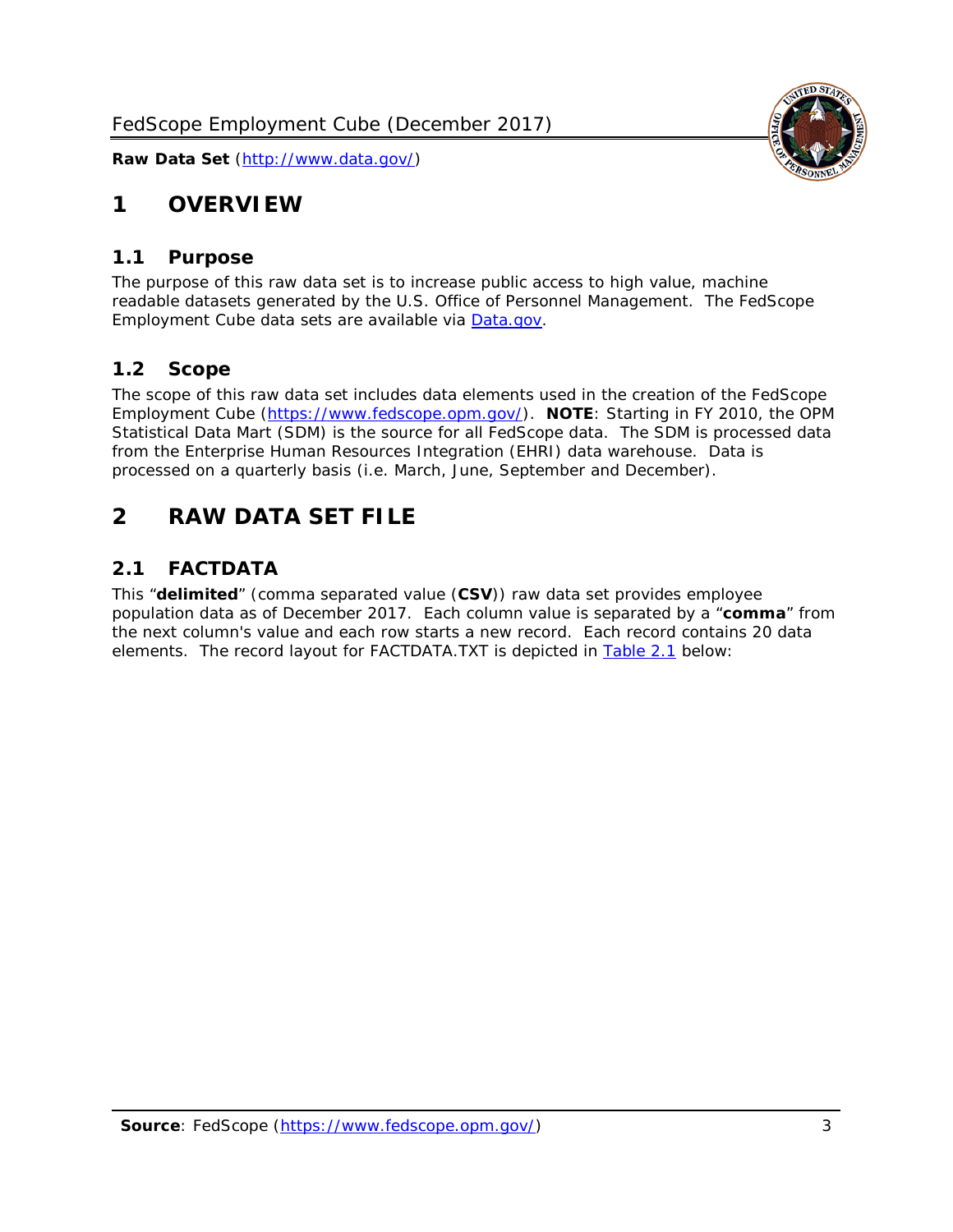

<span id="page-4-0"></span>

| Data<br><b>Column</b> | <b>DATA ELEMENT NAME</b>            | <b>CSV</b><br><b>Column</b><br><b>Name</b> | <b>CSV</b><br><b>Column</b><br><b>Format</b> |
|-----------------------|-------------------------------------|--------------------------------------------|----------------------------------------------|
| 1                     | Agency                              | <b>AGYSUB</b>                              | <b>TEXT</b>                                  |
| 2                     | Location                            | <b>LOC</b>                                 | <b>TEXT</b>                                  |
| 3                     | Age                                 | <b>AGELVL</b>                              | <b>TEXT</b>                                  |
| 4                     | <b>Education Level</b>              | <b>EDLVL</b>                               | <b>TEXT</b>                                  |
| 5                     | General Schedule & Equivalent Grade | <b>GSEGRD</b>                              | <b>TEXT</b>                                  |
| 6                     | Length of Service                   | <b>LOSLVL</b>                              | <b>TEXT</b>                                  |
| 7                     | Occupation                          | <b>OCC</b>                                 | <b>TEXT</b>                                  |
| 8                     | <b>Occupation Category</b>          | <b>PATCO</b>                               | <b>TEXT</b>                                  |
| 9                     | Pay Plan & Grade                    | <b>PPGRD</b>                               | <b>TEXT</b>                                  |
| 10                    | Salary Level                        | <b>SALLVL</b>                              | <b>TEXT</b>                                  |
| 11                    | <b>STEM Occupations</b>             | <b>STEMOCC</b>                             | <b>TEXT</b>                                  |
| 12                    | <b>Supervisory Status</b>           | <b>SUPERVIS</b>                            | <b>TEXT</b>                                  |
| 13                    | Type of Appointment                 | <b>TOA</b>                                 | <b>TEXT</b>                                  |
| 14                    | Work Schedule                       | <b>WORKSCH</b>                             | <b>TEXT</b>                                  |
| 15                    | <b>Work Status</b>                  | <b>WORKSTAT</b>                            | <b>TEXT</b>                                  |
| 16                    | Date (e.g. 201712)                  | <b>DATECODE</b>                            | <b>TEXT</b>                                  |
| 17                    | Employment                          | <b>EMPLOYMENT</b>                          | <b>NUMERIC</b>                               |
| 18                    | Average Salary                      | <b>SALARY</b>                              | <b>NUMERIC</b>                               |
| 19                    | Average Length of Service           | <b>LOS</b>                                 | <b>NUMERIC</b>                               |
|                       | <b>Total Records: 2,081,160</b>     |                                            |                                              |

#### **Table 2.1: FACTDATA.TXT Record Layout**

**NOTE**: If importing this table (data set) into Excel, change the "column data format" for columns 1-17 from "General" to "Text". Columns 18-20 can be imported as "General" data format. In Excel, the "General" data format converts numeric values to numbers. Columns 1-17 are TEXT fields; Columns 18-20 are NUMERIC fields.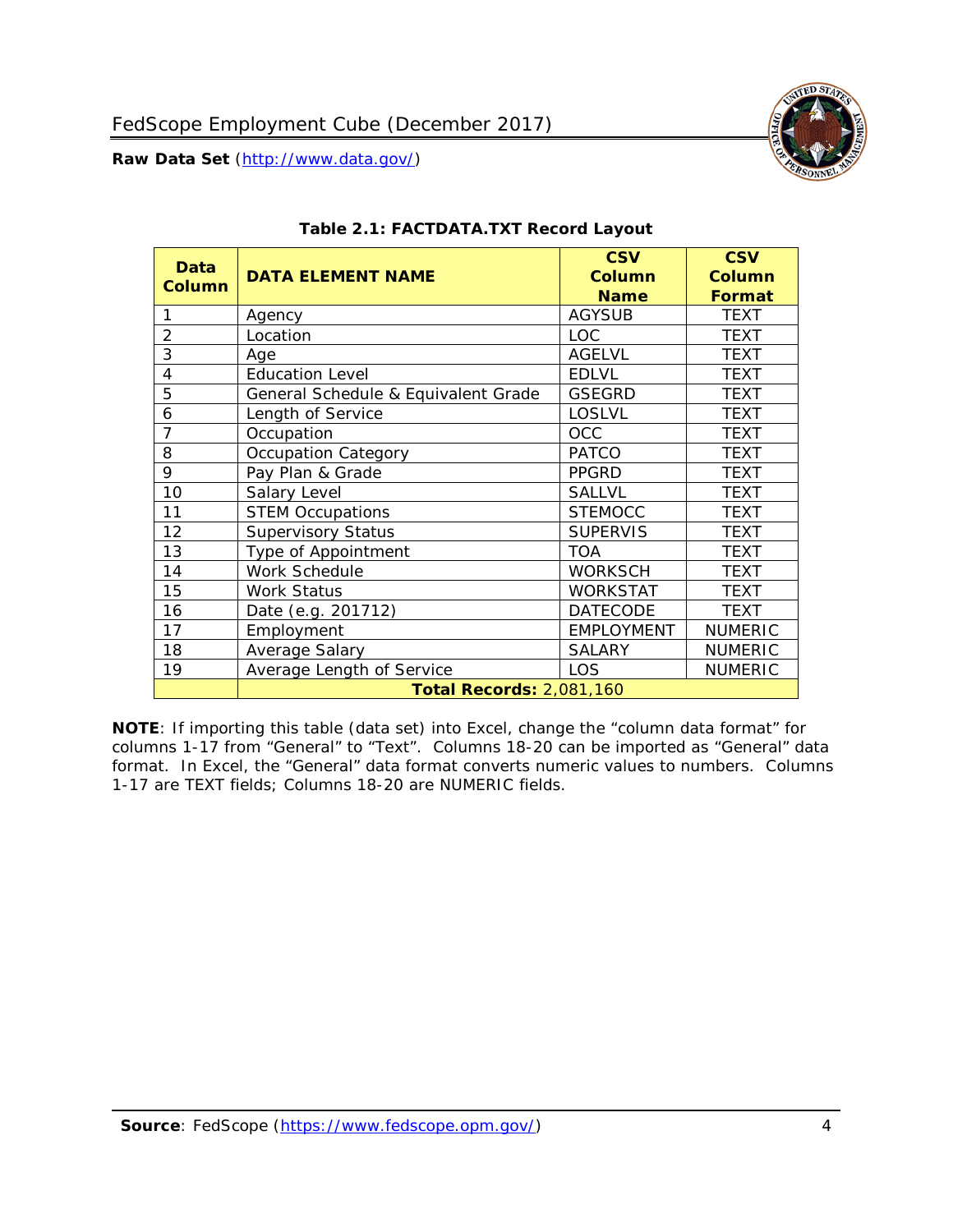

# <span id="page-5-0"></span>**3 DIMENSION TRANSLATIONS FILES**

# <span id="page-5-1"></span>*3.1 Agency*

This "**delimited**" (comma separated value (**CSV**)) data file provides translations for the agency data element contained in the employee population data file (FACTDATA.TXT). See [Table 2.1.](#page-4-0) Each column value is separated by a "**comma**" from the next column's value and each row starts a new record. Each record contains 6 data elements. The record layout for DTagy.txt is depicted in **[Table 3.1](#page-5-2)** below:

<span id="page-5-2"></span>

| Data<br><b>Column</b>     | <b>DATA ELEMENT NAME</b>       | <b>CSV</b><br>Column<br><b>Name</b> | <b>CSV</b><br>Column<br>Format |  |
|---------------------------|--------------------------------|-------------------------------------|--------------------------------|--|
|                           | Agency Type                    | <b>AGYTYP</b>                       | <b>TEXT</b>                    |  |
|                           | <b>Agency Type Translation</b> | <b>AGYTYPT</b>                      | <b>TEXT</b>                    |  |
| 3                         | Agency                         | AGY                                 | <b>TEXT</b>                    |  |
|                           | <b>Agency Translation</b>      | <b>AGYT</b>                         | <b>TEXT</b>                    |  |
| 5                         | Agency Sub element             | <b>AGYSUB</b>                       | <b>TEXT</b>                    |  |
| 6                         | Agency Sub element Translation | <b>AGYSUBT</b>                      | <b>TEXT</b>                    |  |
| <b>Total Records: 533</b> |                                |                                     |                                |  |

#### **Table 3.1: DTagy.txt Record Layout**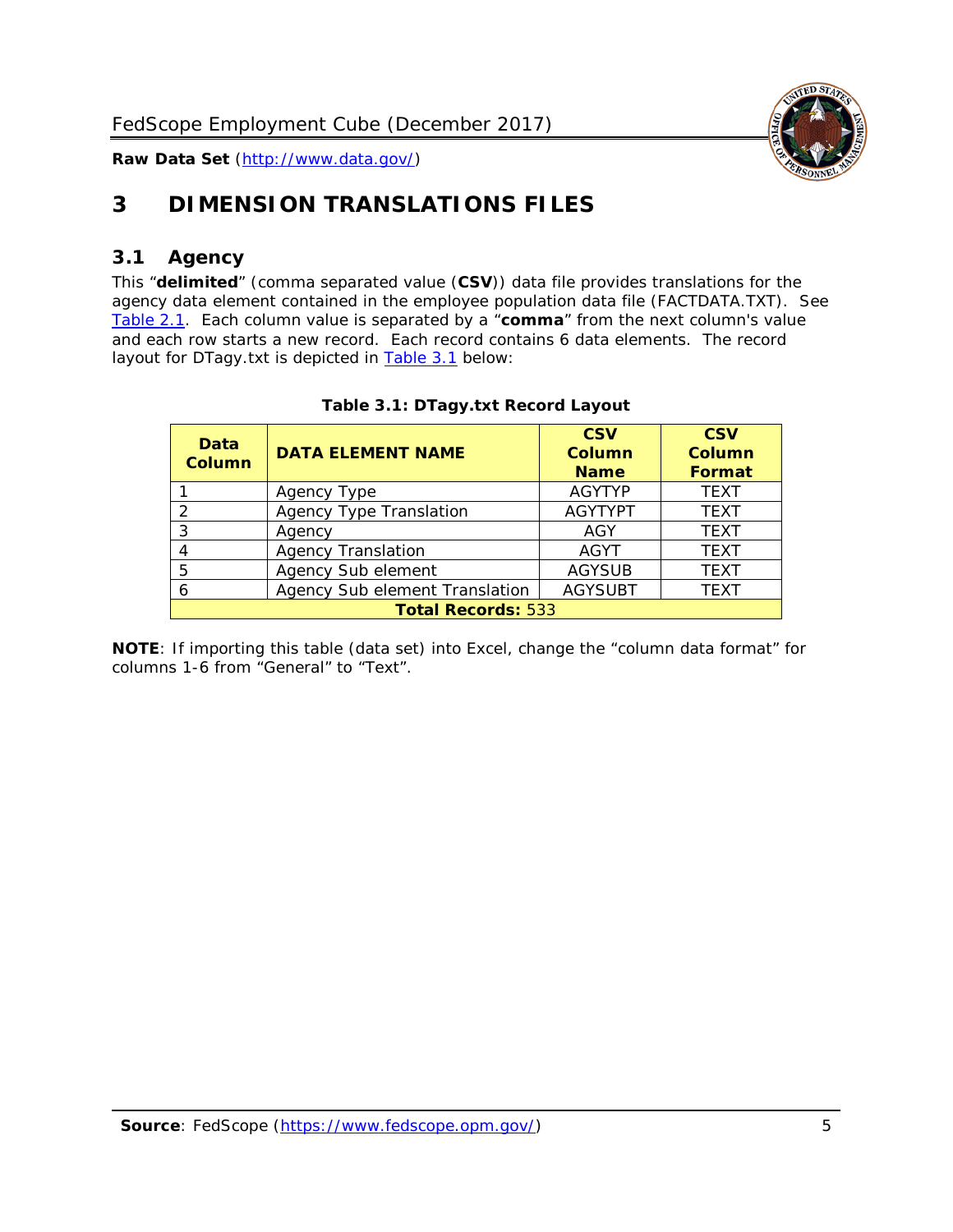

### <span id="page-6-0"></span>*3.2 Location*

This "**delimited**" (comma separated value (**CSV**)) data file provides translations for the location data element contained in the employee population data file (FACTDATA.TXT). See [Table 2.1.](#page-4-0) Each column value is separated by a "**comma**" from the next column's value and each row starts a new record. Each record contains 4 data elements. The record layout for DTloc.txt is depicted in [Table 3.2](#page-6-2) below:

<span id="page-6-2"></span>

| Data<br><b>Column</b>     | <b>DATA ELEMENT NAME</b>         | <b>CSV</b><br><b>Column</b><br><b>Name</b> | <b>CSV</b><br><b>Column</b><br>Format |  |
|---------------------------|----------------------------------|--------------------------------------------|---------------------------------------|--|
|                           | Location Type                    | <b>LOCTYP</b>                              | <b>TEXT</b>                           |  |
|                           | Location Type Translation        | <b>LOCTYPT</b>                             | <b>TEXT</b>                           |  |
| 3                         | State/Country                    | <b>LOC</b>                                 | <b>TFXT</b>                           |  |
| 4                         | <b>State/Country Translation</b> | <b>LOCT</b>                                | <b>TFXT</b>                           |  |
| <b>Total Records: 224</b> |                                  |                                            |                                       |  |

**Table 3.2: DTloc.txt Record Layout**

**NOTE**: If importing this table (data set) into Excel, change the "column data format" for columns 1-4 from "General" to "Text".

# <span id="page-6-1"></span>*3.3 Age*

This "**delimited**" (comma separated value (**CSV**)) data file provides translations for the age data element contained in the employee population data file (FACTDATA.TXT). See Table [2.1.](#page-4-0) Each column value is separated by a "**comma**" from the next column's value and each row starts a new record. Each record contains 2 data elements. The record layout for DTagelvl.txt is depicted in [Table 3.3](#page-6-3) below:

<span id="page-6-3"></span>

| <b>Data</b><br>Column    | <b>DATA ELEMENT NAME</b> | <b>CSV</b><br>Column<br><b>Name</b> | <b>CSV</b><br>Column<br>Format |  |
|--------------------------|--------------------------|-------------------------------------|--------------------------------|--|
|                          | Aae                      | AGELVL                              | <b>TFXT</b>                    |  |
|                          | Age Translation          | AGFI VI T                           | TFXT                           |  |
| <b>Total Records: 12</b> |                          |                                     |                                |  |

| Table 3.3: DTagelvl.txt Record Layout |  |  |
|---------------------------------------|--|--|
|---------------------------------------|--|--|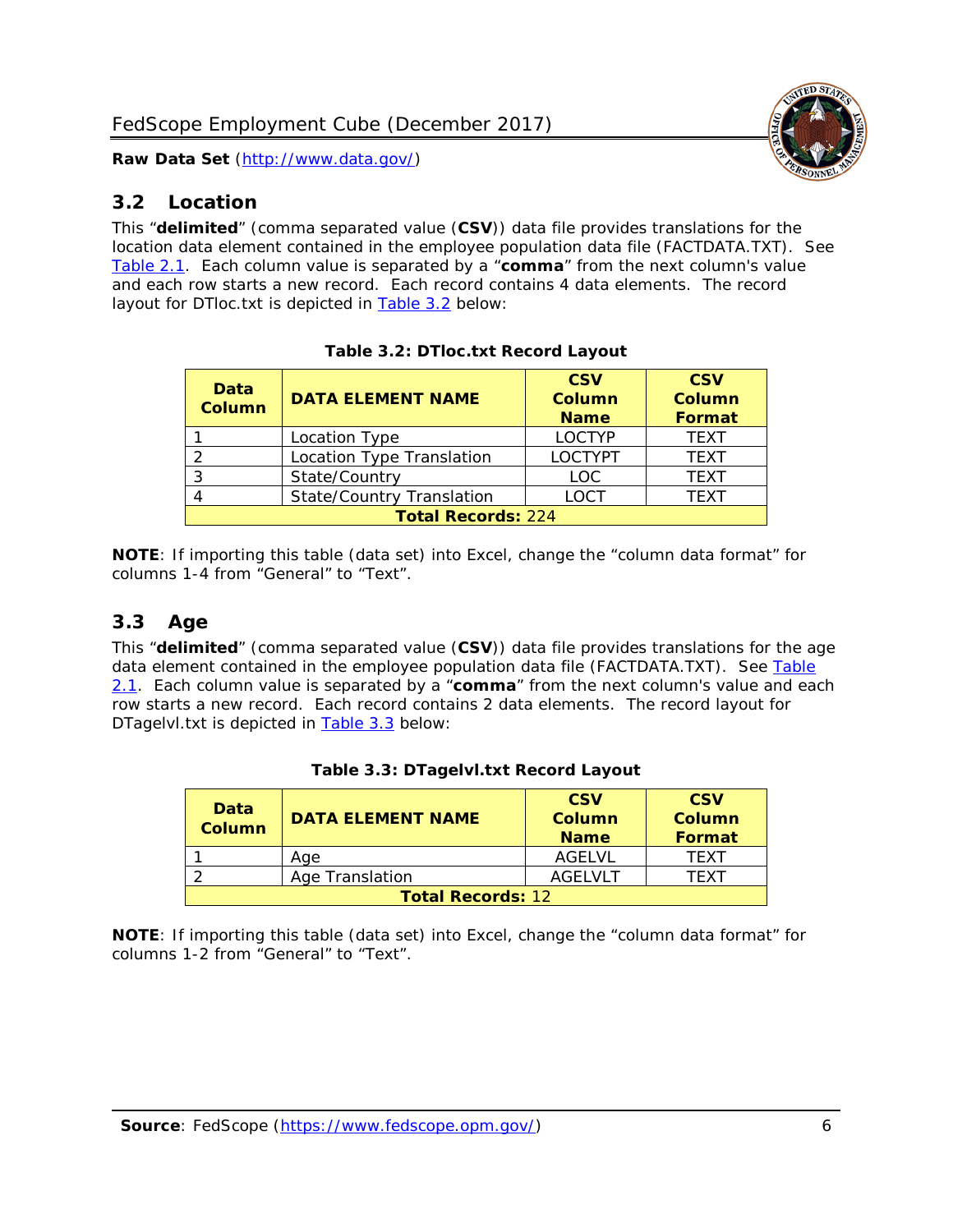

# <span id="page-7-0"></span>*3.4 Education Level*

This "**delimited**" (comma separated value (**CSV**)) data file provides translations for the education level data element contained in the employee population data file (FACTDATA.TXT). See [Table 2.1.](#page-4-0) Each column value is separated by a "**comma**" from the next column's value and each row starts a new record. Each record contains 4 data elements. The record layout for DTedlvl.txt is depicted in [Table 3.4](#page-7-1) below:

<span id="page-7-1"></span>

| Data<br><b>Column</b> | <b>DATA ELEMENT NAME</b>                | <b>CSV</b><br><b>Column</b><br><b>Name</b> | <b>CSV</b><br><b>Column</b><br><b>Format</b> |  |  |
|-----------------------|-----------------------------------------|--------------------------------------------|----------------------------------------------|--|--|
|                       | <b>Education Level Type</b>             | <b>EDLVLTYP</b>                            | <b>TEXT</b>                                  |  |  |
| っ                     | <b>Education Level Type Translation</b> | <b>EDLVLTYPT</b>                           | <b>TEXT</b>                                  |  |  |
| 3                     | <b>Education Level</b>                  | <b>EDLVL</b>                               | <b>TEXT</b>                                  |  |  |
|                       | <b>Education Level Translation</b>      | <b>EDLVLT</b>                              | <b>TEXT</b>                                  |  |  |
|                       | <b>Total Records: 24</b>                |                                            |                                              |  |  |

#### **Table 3.4: DTedlvl.txt Record Layout**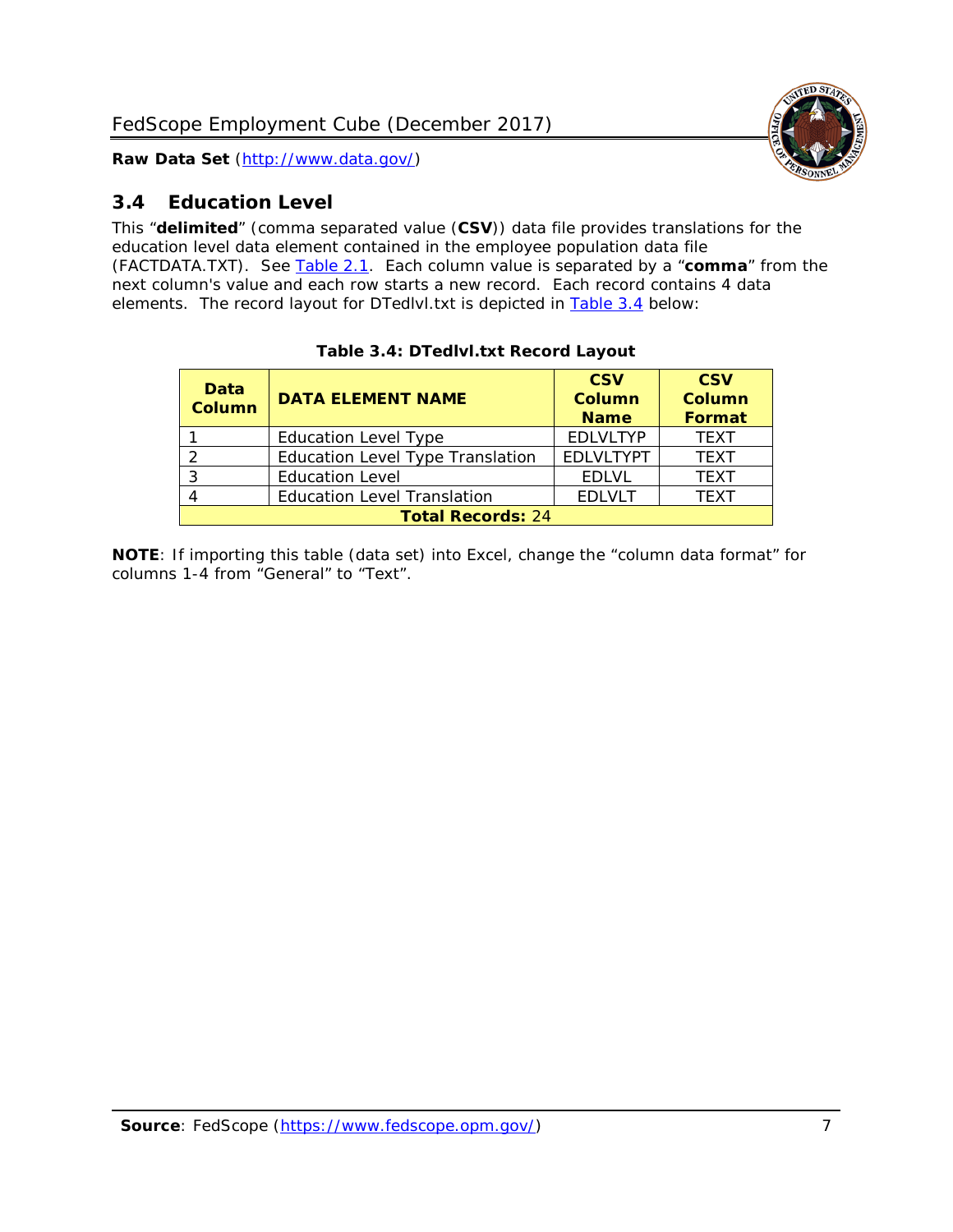

# <span id="page-8-0"></span>*3.5 General Schedule & Equivalent Grade*

This "**delimited**" (comma separated value (**CSV**)) data file provides translations for the general schedule & equivalent grade data element contained in the employee population data file (FACTDATA.TXT). See [Table 2.1.](#page-4-0) Each column value is separated by a "**comma**" from the next column's value and each row starts a new record. Each record contains 1 data element. The record layout for DTgsegrd.txt is depicted in [Table 3.5](#page-8-2) below:

#### **Table 3.5: DTgsegrd.txt Record Layout**

<span id="page-8-2"></span>

| Data<br>Column           | <b>DATA ELEMENT NAME</b>            | <b>CSV</b><br>Column<br><b>Name</b> | <b>CSV</b><br>Column<br>Format |  |
|--------------------------|-------------------------------------|-------------------------------------|--------------------------------|--|
|                          | General Schedule & Equivalent Grade | GSEGRD                              | TFXT                           |  |
| <b>Total Records: 17</b> |                                     |                                     |                                |  |

**NOTE**: If importing this table (data set) into Excel, change the "column data format" for column 1-from "General" to "Text".

# <span id="page-8-1"></span>*3.6 Length of Service*

This "**delimited**" (comma separated value (**CSV**)) data file provides translations for the length of service data element contained in the employee population data file (FACTDATA.TXT). See [Table 2.1.](#page-4-0) Each column value is separated by a "**comma**" from the next column's value and each row starts a new record. Each record contains 2 data elements. The record layout for DTloslvl.txt is depicted in [Table 3.6](#page-8-3) below:

#### **Table 3.6: DTloslvl.txt Record Layout**

<span id="page-8-3"></span>

| Data<br><b>Column</b>    | <b>DATA ELEMENT NAME</b>      | <b>CSV</b><br><b>Column</b><br><b>Name</b> | <b>CSV</b><br>Column<br><b>Format</b> |  |
|--------------------------|-------------------------------|--------------------------------------------|---------------------------------------|--|
|                          | Length of Service             | LOSLVL                                     | TFXT                                  |  |
|                          | Length of Service Translation | LOSLVLT                                    | TFXT                                  |  |
| <b>Total Records: 11</b> |                               |                                            |                                       |  |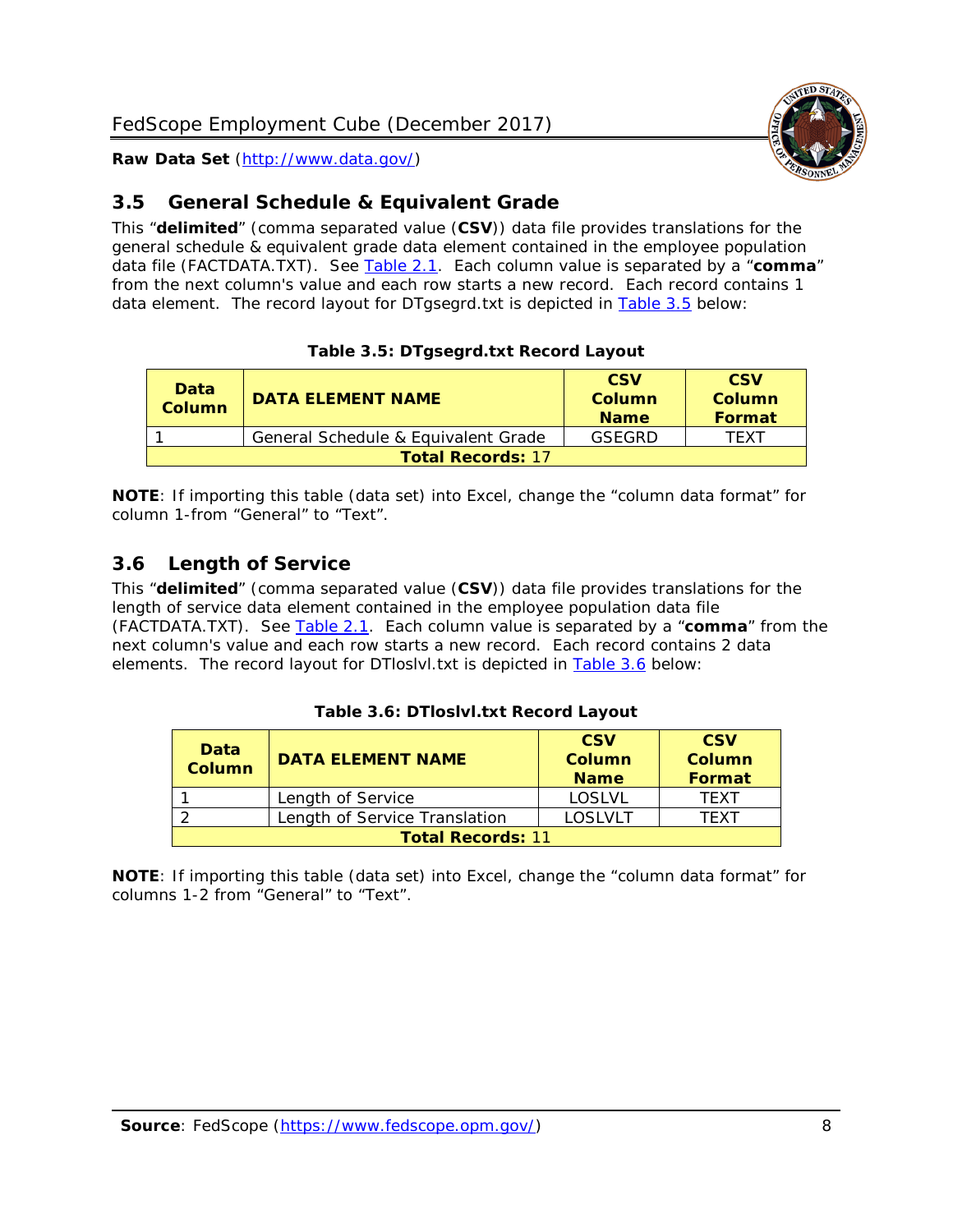

# <span id="page-9-0"></span>*3.7 Occupation*

This "**delimited**" (comma separated value (**CSV**)) data file provides translations for the occupation data element contained in the employee population data file (FACTDATA.TXT). See [Table 2.1.](#page-4-0) Each column value is separated by a "**comma**" from the next column's value and each row starts a new record. Each record contains 6 data elements. The record layout for DTocc.txt is depicted in [Table 3.7](#page-9-2) below:

<span id="page-9-2"></span>

| Data<br><b>Column</b> | <b>DATA ELEMENT NAME</b>             | <b>CSV</b><br>Column<br><b>Name</b> | <b>CSV</b><br>Column<br><b>Format</b> |  |  |
|-----------------------|--------------------------------------|-------------------------------------|---------------------------------------|--|--|
|                       | Occupation Type                      | <b>OCCTYP</b>                       | <b>TEXT</b>                           |  |  |
| $\overline{2}$        | Occupation Type Translation          | <b>OCCTYPT</b>                      | <b>TEXT</b>                           |  |  |
| 3                     | <b>Occupation Family</b>             | <b>OCCFAM</b>                       | <b>TEXT</b>                           |  |  |
| 4                     | <b>Occupation Family Translation</b> | <b>OCCFAMT</b>                      | <b>TEXT</b>                           |  |  |
| 5                     | Occupation                           | <b>OCC</b>                          | <b>TEXT</b>                           |  |  |
| 6                     | <b>Occupation Translation</b>        | <b>OCCT</b>                         | <b>TEXT</b>                           |  |  |
|                       | <b>Total Records: 683</b>            |                                     |                                       |  |  |

**NOTE**: If importing this table (data set) into Excel, change the "column data format" for columns 1-6 from "General" to "Text".

# <span id="page-9-1"></span>*3.8 Occupation Category*

This "**delimited**" (comma separated value (**CSV**)) data file provides translations for the occupation category data element contained in the employee population data file (FACTDATA.TXT). See [Table 2.1.](#page-4-0) Each column value is separated by a "**comma**" from the next column's value and each row starts a new record. Each record contains 2 data elements. The record layout for DTpatco.txt is depicted in [Table 3.8](#page-9-3) below:

<span id="page-9-3"></span>

| Data<br>Column          | <b>DATA ELEMENT NAME</b>        | <b>CSV</b><br>Column<br><b>Name</b> | <b>CSV</b><br>Column<br><b>Format</b> |
|-------------------------|---------------------------------|-------------------------------------|---------------------------------------|
|                         | <b>Occupation Category</b>      | <b>PATCO</b>                        | <b>TFXT</b>                           |
|                         | Occupation Category Translation | <b>PATCOT</b>                       | TFXT                                  |
| <b>Total Records: 7</b> |                                 |                                     |                                       |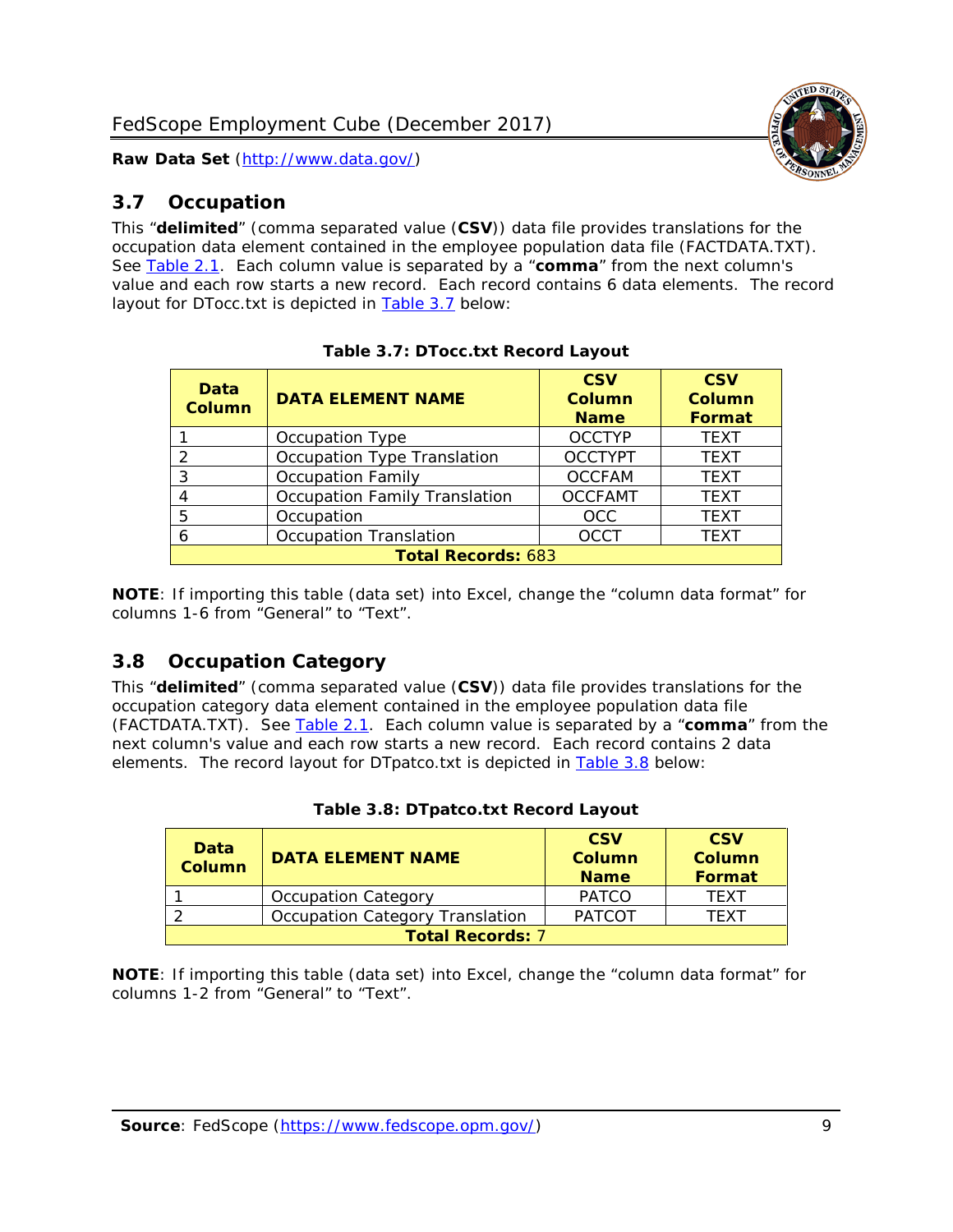

# <span id="page-10-0"></span>*3.9 Pay Plan & Grade*

This "**delimited**" (comma separated value (**CSV**)) data file provides translations for the pay plan & grade data element contained in the employee population data file (FACTDATA.TXT). See [Table 2.1.](#page-4-0) Each column value is separated by a "**comma**" from the next column's value and each row starts a new record. Each record contains 7 data elements. The record layout for DTppgrd.txt is depicted in [Table 3.9](#page-10-2) below:

<span id="page-10-2"></span>

| Data<br><b>Column</b>     | <b>DATA ELEMENT NAME</b>   | <b>CSV</b><br>Column<br><b>Name</b> | <b>CSV</b><br>Column<br>Format |
|---------------------------|----------------------------|-------------------------------------|--------------------------------|
|                           | Pay Plan Type              | <b>PPTYP</b>                        | <b>TEXT</b>                    |
| 2                         | Pay Plan Type Translation  | <b>PPTYPT</b>                       | <b>TEXT</b>                    |
| 3                         | Pay Plan Group             | <b>PPGROUP</b>                      | <b>TEXT</b>                    |
| 4                         | Pay Plan Group Translation | <b>PPGROUPT</b>                     | <b>TEXT</b>                    |
| 5                         | Pay Plan                   | PAYPLAN                             | <b>TEXT</b>                    |
| 6                         | Pay Plan Translation       | PAYPLANT                            | <b>TEXT</b>                    |
| $\overline{ }$            | Pay Plan & Grade           | <b>PPGRD</b>                        | <b>TEXT</b>                    |
| <b>Total Records: 993</b> |                            |                                     |                                |

**Table 3.9: DTppgrd.txt Record Layout**

**NOTE**: If importing this table (data set) into Excel, change the "column data format" for columns 1-7 from "General" to "Text".

# <span id="page-10-1"></span>*3.10 Salary Level*

This "**delimited**" (comma separated value (**CSV**)) data file provides translations for the salary level data element contained in the employee population data file (FACTDATA.TXT). See [Table 2.1.](#page-4-0) Each column value is separated by a "**comma**" from the next column's value and each row starts a new record. Each record contains 2 data elements. The record layout for DTsallvl.txt is depicted in **Table 3.10** below:

<span id="page-10-3"></span>

| Data<br><b>Column</b>    | <b>DATA ELEMENT NAME</b>        | <b>CSV</b><br><b>Column</b><br><b>Name</b> | <b>CSV</b><br>Column<br>Format |
|--------------------------|---------------------------------|--------------------------------------------|--------------------------------|
|                          | Salary Level                    | <b>SALLVL</b>                              | <b>TFXT</b>                    |
|                          | <b>Salary Level Translation</b> | <b>SALLVLT</b>                             | TFXT                           |
| <b>Total Records: 26</b> |                                 |                                            |                                |

|  | Table 3.10: DTsallvl.txt Record Layout |  |  |
|--|----------------------------------------|--|--|
|--|----------------------------------------|--|--|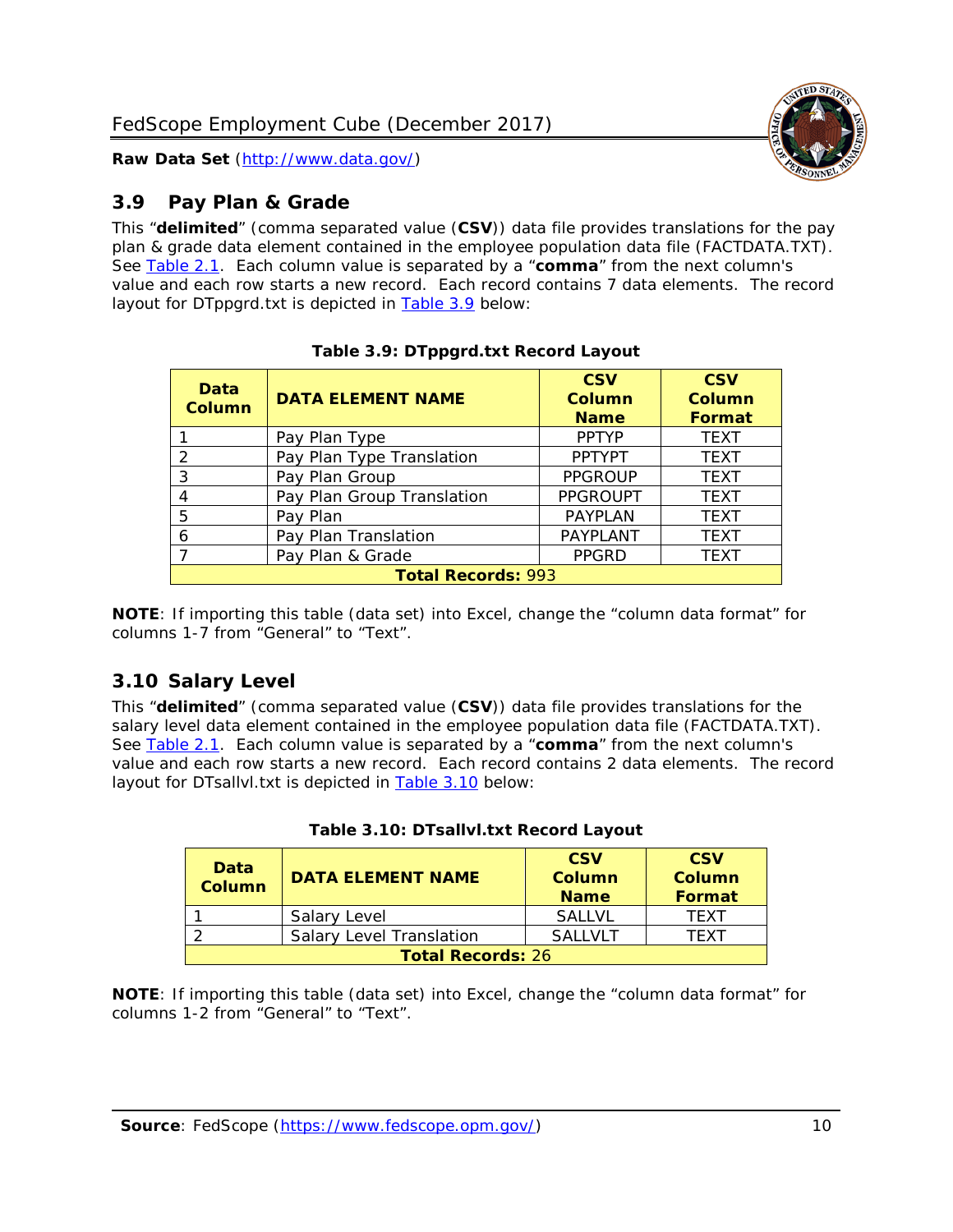

# <span id="page-11-0"></span>*3.11 STEM Occupations*

This "**delimited**" (comma separated value (**CSV**)) data file provides translations for the STEM occupations data element contained in the employee population data file (FACTDATA.TXT). See [Table 2.1.](#page-4-0) Each column value is separated by a "**comma**" from the next column's value and each row starts a new record. Each record contains 6 data elements. The record layout for DTstemocc.txt is depicted in [Table 3.11](#page-11-2) below:

<span id="page-11-2"></span>

| <b>Data</b><br><b>Column</b> | <b>DATA ELEMENT NAME</b>                     | <b>CSV</b><br>Column<br><b>Name</b> | <b>CSV</b><br>Column<br>Format |
|------------------------------|----------------------------------------------|-------------------------------------|--------------------------------|
|                              | <b>STEM Occupation Aggregate</b>             | <b>STEMAGG</b>                      | <b>TEXT</b>                    |
| っ                            | <b>STEM Occupation Aggregate Translation</b> | <b>STEMAGGT</b>                     | <b>TEXT</b>                    |
| 3                            | <b>STEM Occupation Type</b>                  | <b>STEMTYP</b>                      | <b>TEXT</b>                    |
| 4                            | <b>STEM Occupation Type Translation</b>      | <b>STEMTYPT</b>                     | <b>TEXT</b>                    |
| 5                            | <b>STEM Occupation</b>                       | <b>STEMOCC</b>                      | <b>TEXT</b>                    |
| 6                            | <b>STEM Occupation Translation</b>           | <b>STEMOCCT</b>                     | <b>TEXT</b>                    |
| <b>Total Records: 101</b>    |                                              |                                     |                                |

**Table 3.11: DTstemocc.txt Record Layout**

**NOTE**: If importing this table (data set) into Excel, change the "column data format" for columns 1-6 from "General" to "Text".

# <span id="page-11-1"></span>*3.12 Supervisory Status*

This "**delimited**" (comma separated value (**CSV**)) data file provides translations for the supervisory status data element contained in the employee population data file (FACTDATA.TXT). See [Table 2.1.](#page-4-0) Each column value is separated by a "**comma**" from the next column's value and each row starts a new record. Each record contains 4 data elements. The record layout for DTsuper.txt is depicted in [Table 3.12](#page-11-3) below:

<span id="page-11-3"></span>

| Data<br><b>Column</b>   | <b>DATA ELEMENT NAME</b>              | <b>CSV</b><br><b>Column</b><br><b>Name</b> | <b>CSV</b><br><b>Column</b><br>Format |
|-------------------------|---------------------------------------|--------------------------------------------|---------------------------------------|
|                         | <b>Supervisory Status Type</b>        | <b>SUPERTYP</b>                            | <b>TEXT</b>                           |
|                         | Supervisory Status Type Translation   | <b>SUPERTYPT</b>                           | <b>TEXT</b>                           |
|                         | <b>Supervisory Status</b>             | <b>SUPERVIS</b>                            | <b>TEXT</b>                           |
|                         | <b>Supervisory Status Translation</b> | <b>SUPERVIST</b>                           | <b>TEXT</b>                           |
| <b>Total Records: 7</b> |                                       |                                            |                                       |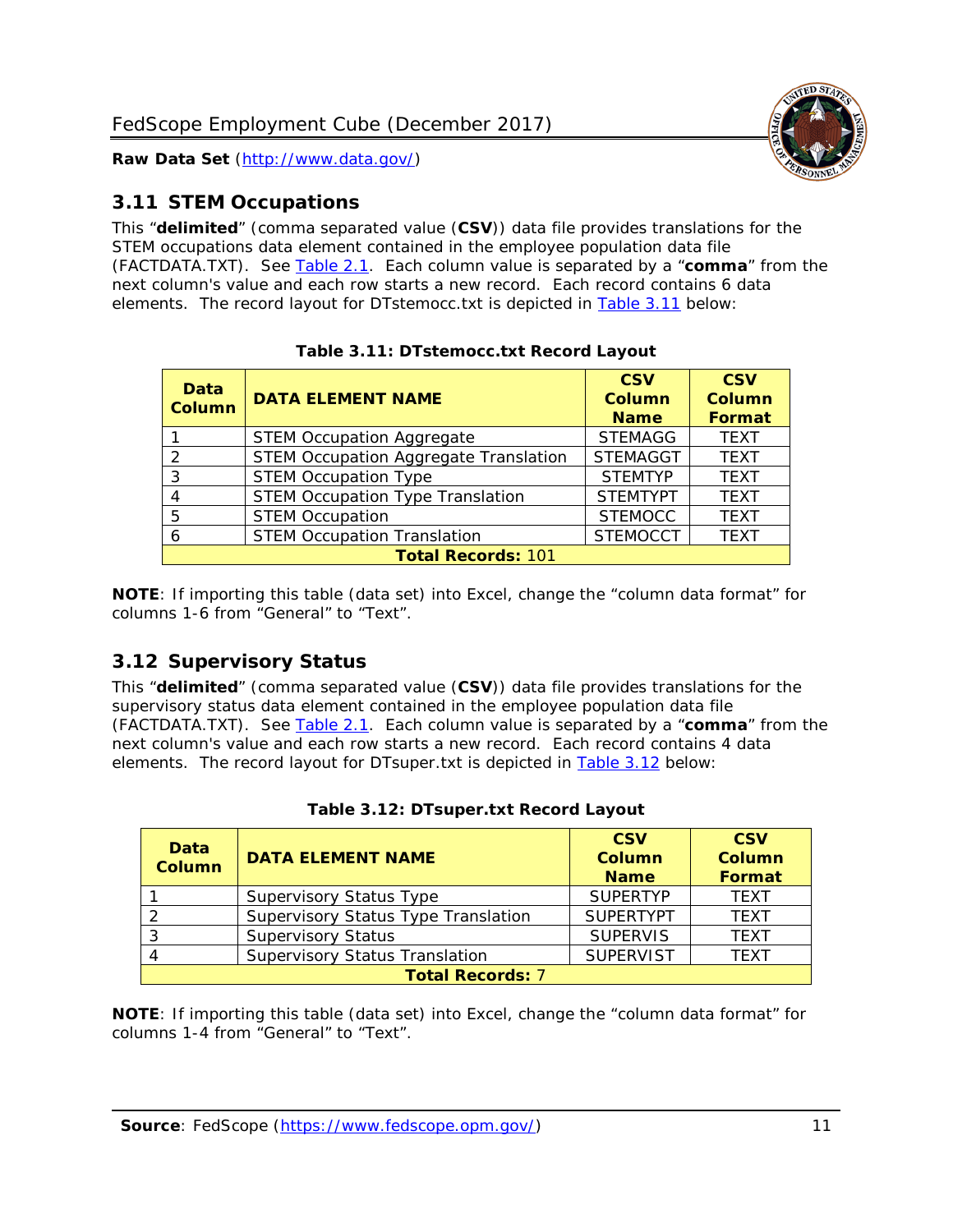

# <span id="page-12-0"></span>*3.13 Type of Appointment*

This "**delimited**" (comma separated value (**CSV**)) data file provides translations for the type of appointment data element contained in the employee population data file (FACTDATA.TXT). See [Table 2.1.](#page-4-0) Each column value is separated by a "**comma**" from the next column's value and each row starts a new record. Each record contains 4 data elements. The record layout for DTtoa.txt is depicted in [Table 3.13](#page-12-2) below:

<span id="page-12-2"></span>

| <b>Data</b><br><b>Column</b> | <b>DATA ELEMENT NAME</b>             | <b>CSV</b><br><b>Column</b><br><b>Name</b> | <b>CSV</b><br>Column<br>Format |
|------------------------------|--------------------------------------|--------------------------------------------|--------------------------------|
|                              | Type of Appointment Type             | <b>TOATYP</b>                              | <b>TEXT</b>                    |
|                              | Type of Appointment Type Translation | <b>TOATYPT</b>                             | <b>TEXT</b>                    |
|                              | Type of Appointment                  | TOA                                        | <b>TEXT</b>                    |
| 4                            | Type of Appointment Translation      | <b>TOAT</b>                                | <b>TFXT</b>                    |
| <b>Total Records: 21</b>     |                                      |                                            |                                |

**Table 3.13: DTtoa.txt Record Layout**

**NOTE**: If importing this table (data set) into Excel, change the "column data format" for columns 1-4 from "General" to "Text".

### <span id="page-12-1"></span>*3.14 Work Schedule*

This "**delimited**" (comma separated value (**CSV**)) data file provides translations for the work schedule data element contained in the employee population data file (FACTDATA.TXT). See [Table 2.1.](#page-4-0) Each column value is separated by a "**comma**" from the next column's value and each row starts a new record. Each record contains 4 data elements. The record layout for DTwrksch.txt is depicted in [Table 3.14](#page-12-3) below:

<span id="page-12-3"></span>

| Data<br><b>Column</b>    | <b>DATA ELEMENT NAME</b>       | <b>CSV</b><br><b>Column</b><br><b>Name</b> | <b>CSV</b><br><b>Column</b><br><b>Format</b> |
|--------------------------|--------------------------------|--------------------------------------------|----------------------------------------------|
|                          | Work Schedule Type             | <b>WSTYP</b>                               | <b>TEXT</b>                                  |
| $\mathcal{L}$            | Work Schedule Type Translation | <b>WSTYPT</b>                              | <b>TEXT</b>                                  |
| -3                       | Work Schedule                  | <b>WORKSCH</b>                             | <b>TFXT</b>                                  |
|                          | Work Schedule Translation      | <b>WORKSCHT</b>                            | <b>TEXT</b>                                  |
| <b>Total Records: 12</b> |                                |                                            |                                              |

|  | Table 3.14: DTwrksch.txt Record Layout |  |  |
|--|----------------------------------------|--|--|
|--|----------------------------------------|--|--|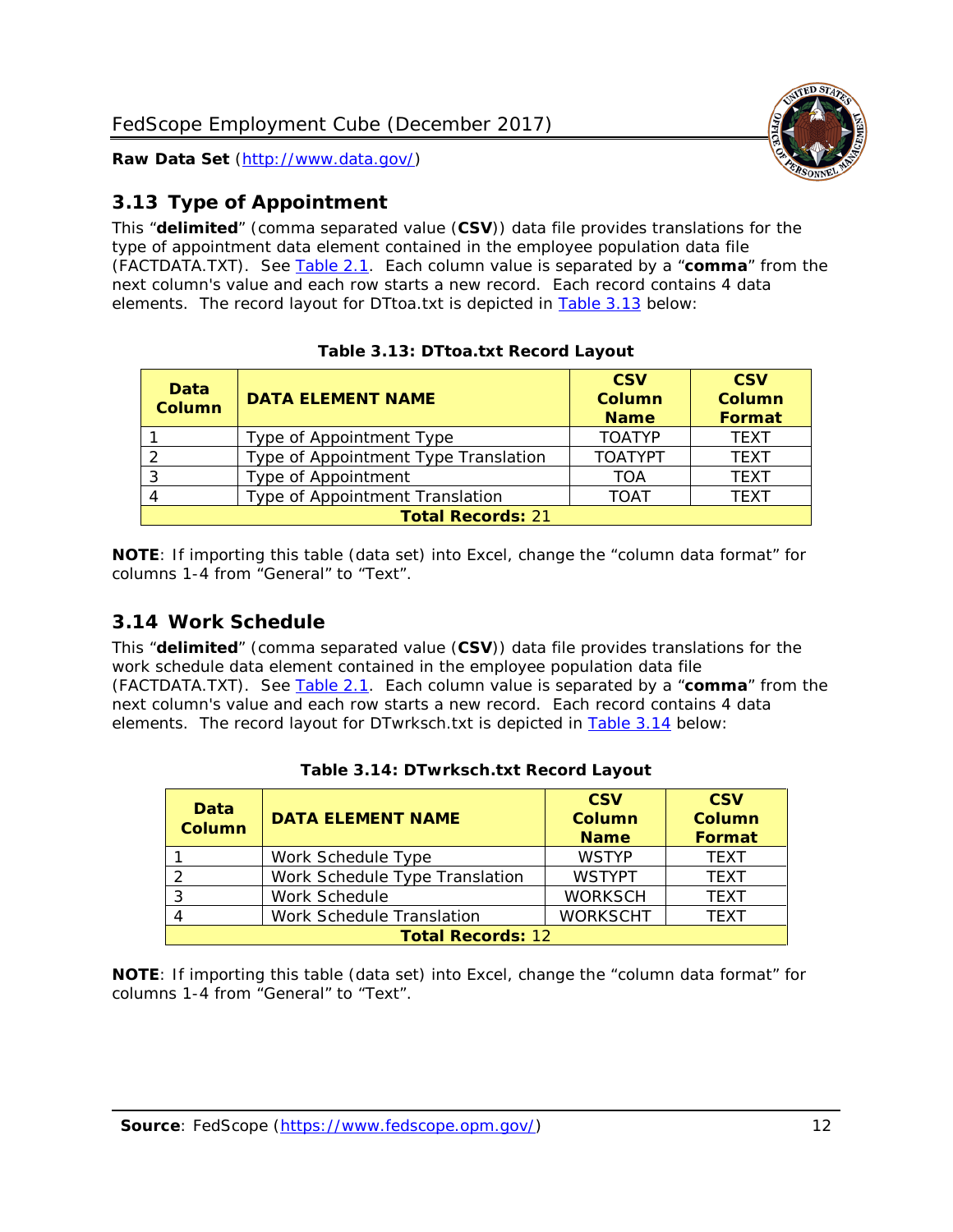

#### <span id="page-13-0"></span>*3.15 Work Status*

This "**delimited**" (comma separated value (**CSV**)) data file provides translations for the work status data element contained in the employee population data file (FACTDATA.TXT). See [Table 2.1.](#page-4-0) Each column value is separated by a "**comma**" from the next column's value and each row starts a new record. Each record contains 2 data elements. The record layout for DTwkstat.txt is depicted in [Table 3.15](#page-13-2) below:

<span id="page-13-2"></span>

| <b>Data</b><br><b>Column</b> | <b>DATA ELEMENT NAME</b> | <b>CSV</b><br>Column<br><b>Name</b> | <b>CSV</b><br>Column<br>Format |  |
|------------------------------|--------------------------|-------------------------------------|--------------------------------|--|
|                              | Work Status              | <b>WORKSTAT</b>                     | <b>TFXT</b>                    |  |
|                              | Work Status Translation  | <b>WORKSTATT</b>                    | TFXT                           |  |
| <b>Total Records: 2</b>      |                          |                                     |                                |  |

**Table 3.15: DTwkstat.txt Record Layout**

**NOTE**: If importing this table (data set) into Excel, change the "column data format" for columns 1-2 from "General" to "Text".

#### <span id="page-13-1"></span>*3.16 Date*

This "**delimited**" (comma separated value (**CSV**)) data file provides translations for the status file month date data element contained in the employee population data file (FACTDATA.TXT). See [Table 2.1.](#page-4-0) Each column value is separated by a "**comma**" from the next column's value and each row starts a new record. Each record contains 2 data elements. The record layout for DTdate.txt is depicted in [Table 3.16](#page-13-3) below:

<span id="page-13-3"></span>

| Data<br><b>Column</b>   | <b>DATA ELEMENT NAME</b> | <b>CSV</b><br>Column<br><b>Name</b> | <b>CSV</b><br>Column<br>Format |  |
|-------------------------|--------------------------|-------------------------------------|--------------------------------|--|
|                         | File Date                | <b>DATECODE</b>                     | <b>TFXT</b>                    |  |
|                         | File Date Translation    | <b>DATECODET</b>                    | <b>TFXT</b>                    |  |
| <b>Total Records: 1</b> |                          |                                     |                                |  |

**Table 3.16: DTdate.txt Record Layout**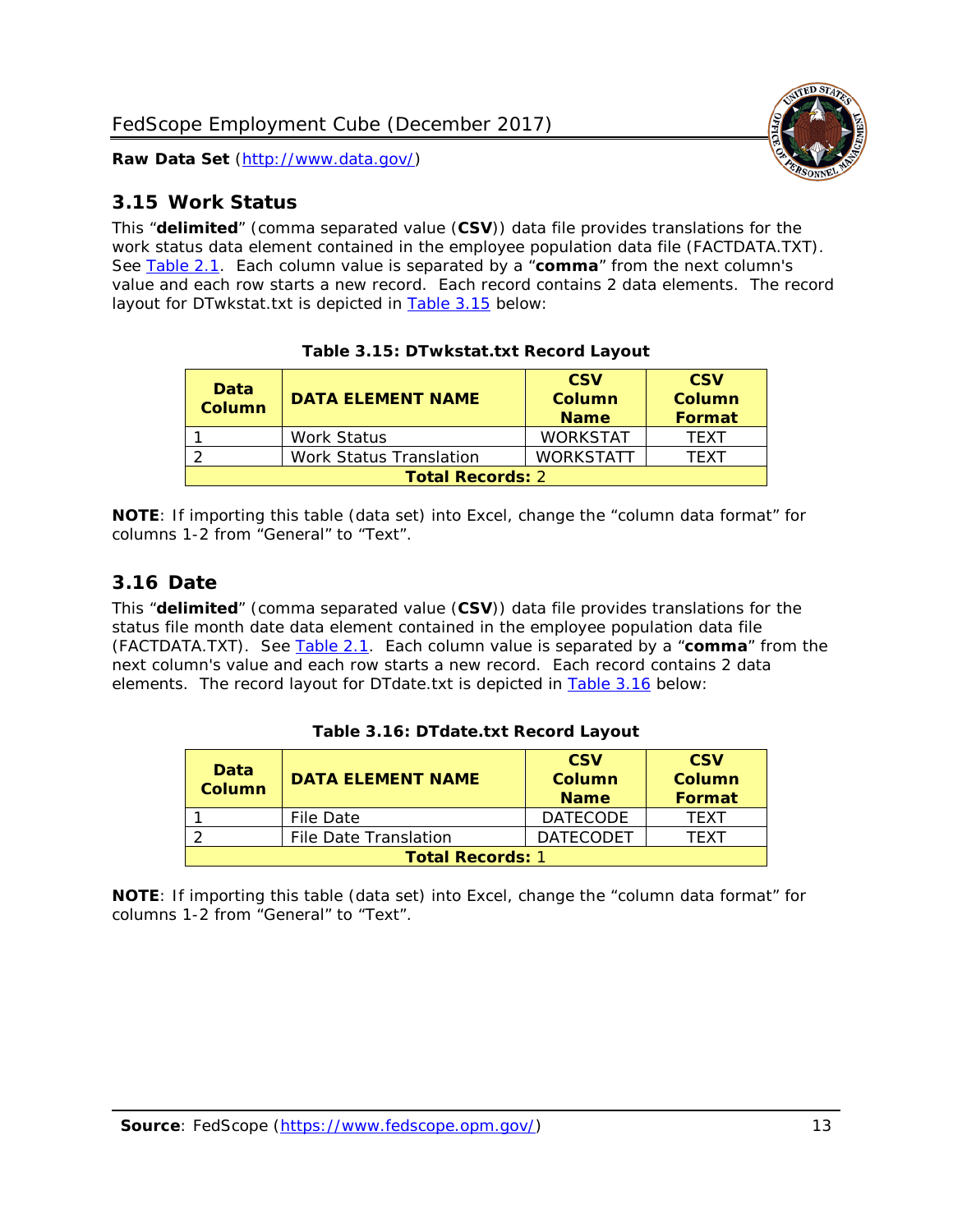

# <span id="page-14-0"></span>*3.17 Employment*

There is no translation file for this data element. Every record in the employee population data file (FACTDATA.TXT) contains a value of "1" for this field. See Chapter [4.17](#page-16-8) for definition of [Employment.](#page-17-0)

# <span id="page-14-1"></span>*3.18 Average Salary*

There is no translation file for this data element. See Chapter [4.18](#page-17-1) for definition of Average [Salary](#page-17-1) [Average Salary.](#page-17-1)

# <span id="page-14-2"></span>*3.19 Average Length of Service*

There is no translation file for this data element. See Chapter [4.19](#page-17-2) for definition of Average **[Length of Service](#page-17-2)**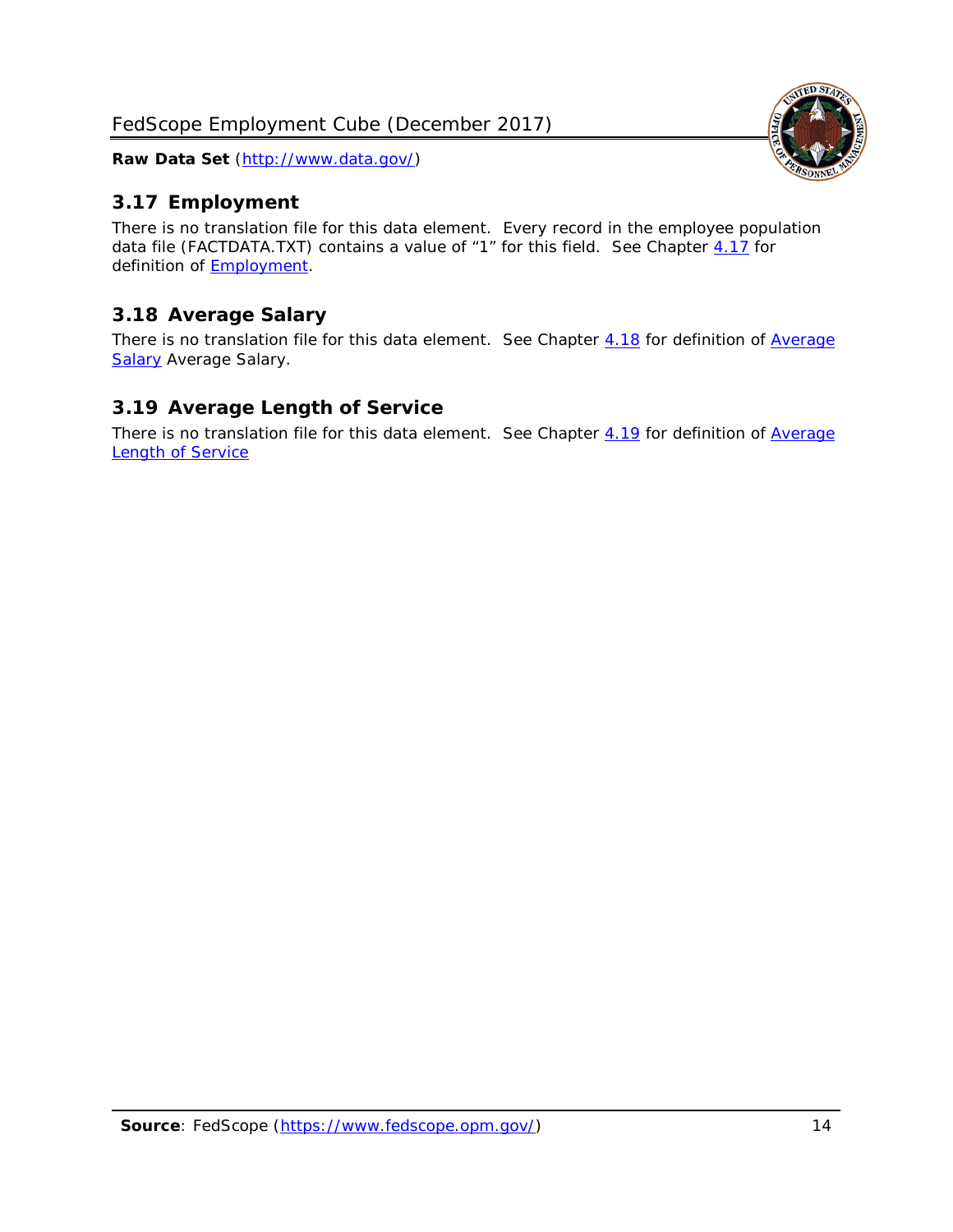# <span id="page-15-0"></span>**4 DATA DEFINITIONS**

#### <span id="page-15-1"></span>*4.1 Agency*

<span id="page-15-2"></span>The employing organization.

#### *4.2 Location*

The official duty station of an employee. Locations in the United States are defined in terms of states. Locations outside the United States are defined in terms of countries and U.S. territories.

#### <span id="page-15-3"></span>*4.3 Age*

An employee's age. Age is displayed in five-year intervals, except for an initial interval of less than 20 years and a final interval of 65 years or more.

#### <span id="page-15-4"></span>*4.4 Education Level*

<span id="page-15-5"></span>The extent of an employee's educational attainment from an accredited institution.

#### *4.5 General Schedule & Equivalent Grade*

The General Schedule grade for pay plans in the General Schedule and Equivalent pay plan category (See [Pay Plan & Grade\)](#page-16-0).

#### <span id="page-15-6"></span>*4.6 Length of Service*

The number of years of Federal civilian employment, creditable military service, and other service made creditable by specific legislation. Length of service is grouped by five-year intervals, except for:

- a. the initial intervals of less than 1 year, 1-2 years, and 3-4 years and
- b. the final interval of 35 years or more.

#### <span id="page-15-7"></span>*4.7 Occupation*

<span id="page-15-8"></span>An employee's occupation as defined by the Office of Personnel Management (OPM).

#### *4.8 Occupation Category*

Occupational categories are defined by the educational requirements of the occupation and the subject matter and level of difficulty or responsibility of the work.

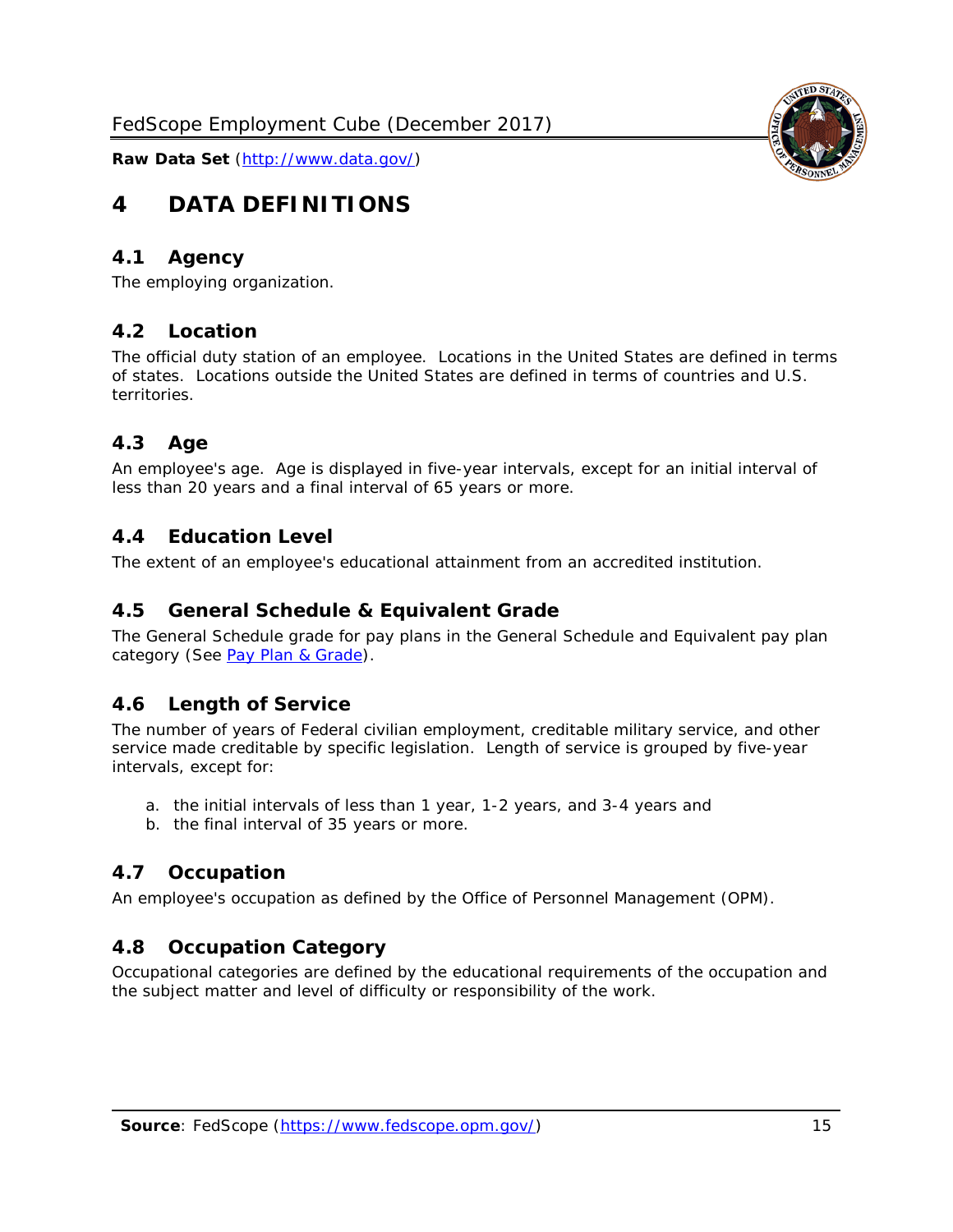# <span id="page-16-0"></span>*4.9 Pay Plan & Grade*

The pay system and, where applicable, the grade used to determine an employee's basic pay rate. Grade denotes a hierarchical position in a pay plan and is sometimes referred to as level, class, rank, or pay band.

# <span id="page-16-1"></span>*4.10 Salary Level*

An employee's adjusted basic pay, which is an annualized rate of pay. Adjusted basic pay is the sum of an employee's rate of basic pay plus any locality comparability payment and/or special pay adjustment for law enforcement officers. Salaries are grouped by \$10,000 intervals, except for an initial interval of less than \$20,000 and a final interval of \$180,000 or more.

An employee's actual earnings may be more or less than the annualized rate because of factors such as overtime, shift differentials, less than full time work, or leave without pay.

# <span id="page-16-2"></span>*4.11 STEM Occupations*

Listing of occupations grouped into the following four occupational series:

- 1. **S**cience
- 2. **T**echnology
- 3. **E**ngineering
- 4. **M**athematics

# <span id="page-16-3"></span>*4.12 Supervisory Status*

The nature of managerial, supervisory, or non-supervisory responsibility assigned to an employee's position.

# <span id="page-16-4"></span>*4.13 Type of Appointment*

<span id="page-16-5"></span>An employee's appointment in terms of permanence and competitiveness.

#### *4.14 Work Schedule*

<span id="page-16-6"></span>The time basis on which an employee is scheduled to work.

# *4.15 Work Status*

A combination of Type of Appointment and Work Schedule data elements. The Work Status data element is limited to "Non-Seasonal Full Time Permanent" and "Other Employees".

# <span id="page-16-7"></span>*4.16 Date*

<span id="page-16-8"></span>The file date (e.g. December 2017 represented by 201712).

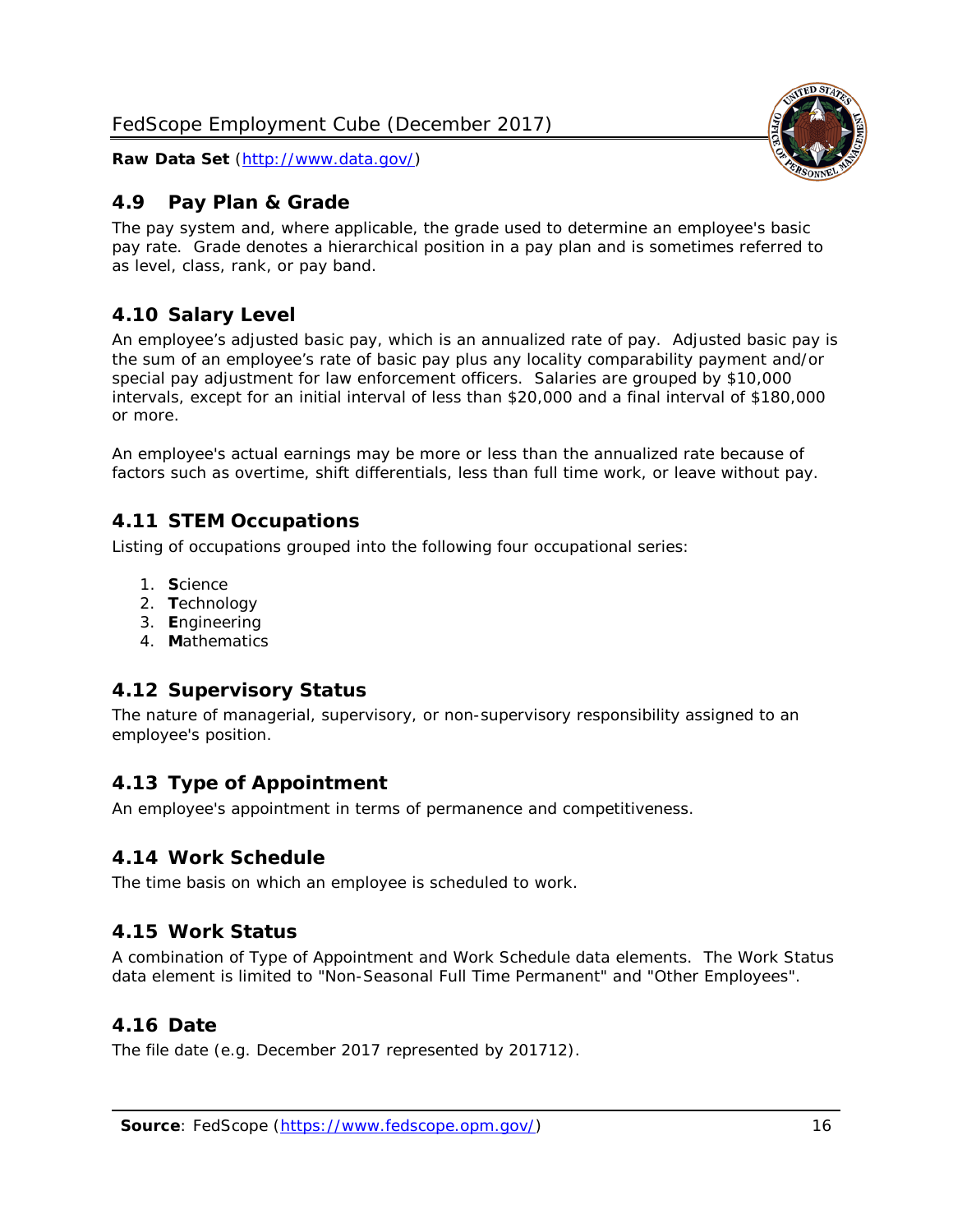# <span id="page-17-0"></span>*4.17 Employment*

A measure representing the number of employees in pay status at the end of the quarter (or end of the pay period prior to the end of the quarter).

# <span id="page-17-1"></span>*4.18 Average Salary*

A measure representing the average adjusted basic pay, an annualized rate of pay. Adjusted basic pay is the sum of an employee's rate of basic pay and any locality comparability payment and/or special pay adjustment for law enforcement officers.

An employee's actual earnings may be more or less than the annualized rate because of factors such as overtime, shift differentials, less than full time work, or leave without pay.

Invalid salary values are excluded from the average. A large number of invalid values could invalidate the average. To obtain counts of invalid values, display the data using the Salary Level dimension (See [Salary Level\)](#page-16-1).

# <span id="page-17-2"></span>*4.19 Average Length of Service*

A measure representing the average number of years of Federal civilian employment and creditable military service.

Invalid values are excluded from the average. A large number of invalid values could invalidate the average. To obtain counts of invalid values, display the data using the Length of Service dimension (See [Length of Service\)](#page-15-6).